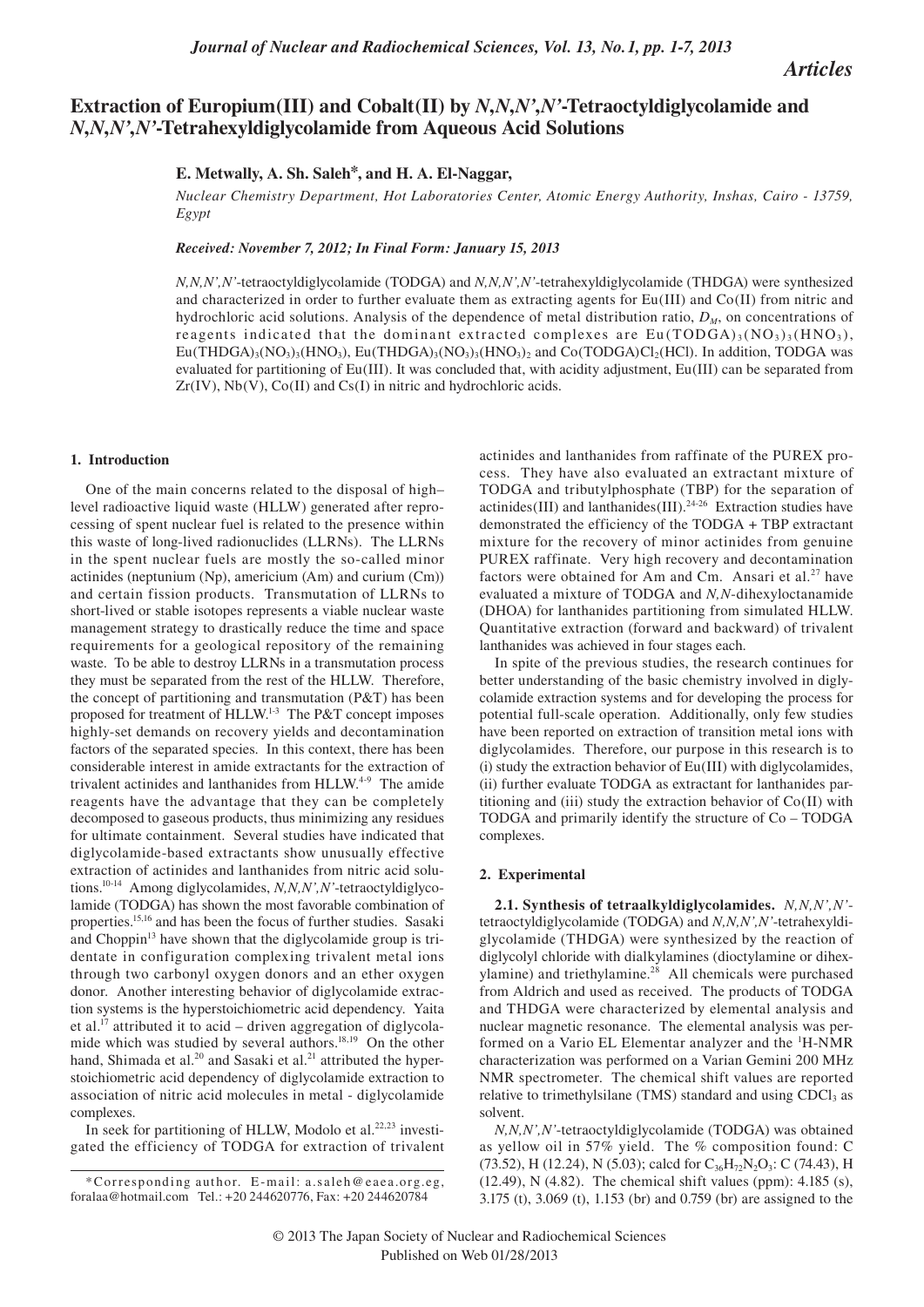protons of O-CH<sup>\*</sup><sub>2</sub>-CO, N-CH<sup>\*</sup><sub>2</sub>-(CH<sub>2</sub>)<sub>6</sub>-CH<sub>3</sub>, N-CH<sup>\*</sup><sub>2</sub>-(CH<sub>2</sub>)<sub>6</sub>-CH<sub>3</sub>, N-CH<sub>2</sub>-(CH<sup>\*</sup><sub>2</sub>)<sub>6</sub>-CH<sub>3</sub> and N-(CH<sub>2</sub>)<sub>7</sub>-CH<sup>\*</sup><sub>3</sub>, respectively. The structure of TODGA is presented in Figure 1(a).

*N,N,N',N'*-tetrahexyldiglycolamide (THDGA) was obtained as yellowish brown oil in 92% yield. The % composition found: C (70.78), H (11.64), N (6.34); calcd for  $C_{28}H_{56}N_2O_3$ : C (71.74), H (12.04), N (5.98). The chemical shift values (ppm): 4.205 (s), 3.199 (t), 3.087 (t), 1.426 (br), 1.187 (br) and 0.786 (m) are assigned to the protons of O-CH<sup>\*</sup><sub>2</sub>-CO, N-CH<sup>\*</sup><sub>2</sub>-(CH<sub>2</sub>)<sub>4</sub>- $CH_3$ , N-CH<sup>\*</sup><sub>2</sub>-(CH<sub>2</sub>)<sub>4</sub>-CH<sub>3</sub>, N-CH<sub>2</sub>-CH<sup>\*</sup><sub>2</sub>-(CH<sub>2</sub>)<sub>3</sub>-CH<sub>3</sub>, N- $(CH<sub>2</sub>)<sub>2</sub>$ - $CH<sup>*</sup><sub>2</sub>)<sub>3</sub>$ - $CH<sub>3</sub>$  and N- $(CH<sub>2</sub>)<sub>5</sub>$ - $CH<sup>*</sup><sub>3</sub>$ , respectively. The structure of THDGA is presented in Figure 1(b).

**2.2. Reagents.** All the chemicals were of analytical grade and all water was bidistilled. The radionuclides  ${}^{152+154}Eu$ ,  ${}^{141}Ce$ ,  ${}^{95}Zr$ ,  ${}^{181}Hf$ ,  ${}^{95}Nb$ ,  ${}^{60}Co$  and  ${}^{134}Cs$  were used as tracers for Eu, Ce,  $Zr$ , Hf, Nb, Co and Cs, respectively.  ${}^{152+154}Eu$ ,  ${}^{$  $60$ Co and  $134$ Cs were prepared by neutron irradiation of suitable target materials in the Egyptian research reactor ET-RR-2.  $95$ Nb was obtained as the daughter of  $95Zr$ .

**2.3. Extraction procedure.** As an alkane diluent has usually been utilized in liquid – liquid extraction processes involving HLLW, the organic solutions were prepared by dissolving certain quantities of TODGA or THDGA in n-hexane. The organic solution was equilibrated with acid solution of desired concentration without metal ion. One mL of the pre-equilibrated organic solution was mixed with 1 mL of aqueous solution spiked with tracer amount(s) of radionuclide(s). The mixture was shaken mechanically in 5 mL glass vial in a thermostated water bath at  $25 \pm 1$  °C. Preliminary experiments indicated that the reaction is fast and equilibrium is reached within 5 minutes, which is consistent with kinetics data reported for TODGA extraction systems.<sup>21</sup> The two phases were separated by centrifugation and suitable aliquots of both phases were withdrawn for activity measurement. The gamma activities of the radionuclides were measured using a hyper pure germanium (HPGe) detector connected to multi-channel analyzer operating under Genie-2000 software (Canberra Corp.). The distribution ratio,  $D_M$ , was calculated according to equation 1:

$$
D_M = A_{\text{org}} / A_{\text{aq}} \tag{1}
$$

where  $A_{org}$  and  $A_{aq}$  are the gamma activities of the radionuclide in the organic and aqueous phases, respectively.

#### **3. Results and Discussion**

#### **3.1. Extraction of europium(III)**

**Extraction equilibrium:** The extraction of radiotracer amount of  $152+154$ Eu(III) was studied from nitric acid solutions. The nitric acid dependence of europium distribution ratio,  $D_{Eu}$ , was measured and the results are presented in Figure 2. The  $D_{Eu}$  increases with increasing  $HNO<sub>3</sub>$  concentration which indicates that  $NO<sub>3</sub>$  anion plays an important role in the extraction reaction. Since the diglycolamides are neutral ligands, it was expected that three  $\overline{NO_3}$  anions were associated in the extracted Eu – complexes in order to neutralize the charge of  $Eu<sup>3+</sup>$  cation. However, the nitric acid dependency reaches the power of 4.4 and 6.6 for TODGA and THDGA, respectively. This hyperstoichiometric acid dependency has been observed in diglycolamide extraction systems and has been attributed to nitric acid - driven aggregation of diglycolamides<sup>17</sup> and/or participation of  $HNO<sub>3</sub>$  molecules in the extraction reactions.<sup>20,21</sup>

In order to investigate the role of nitrate ion in the extraction reaction more closely, the nitrate ion dependency of  $D_{F_u}$  was measured at constant concentration of H<sup>+</sup> ion. The concentration of  $NO<sub>3</sub>$  ion was adjusted with  $NaNO<sub>3</sub>$ . The data presented in Figure 3 indicate that the relation between  $D_{Eu}$  and NO<sub>3</sub> ion concentration is a straight line relationship with slope equal to



**Figure 1.** Structures of TODGA (a) and THDGA (b).



**Figure 2.** Effect of nitric acid concentration on distribution of radiotracer amount of Eu(III).

 $\sim$  3 for TODGA and THDGA. Therefore, three NO<sub>3</sub> anions participate in the extraction reaction of Eu(III).

Also, the acid dependency of Eu(III) distribution ratio,  $D_{Eu}$ , was measured at constant concentration of nitrate ion. The results are presented in Figure 4 which indicates that the relation between  $D_{Eu}$  and  $HNO<sub>3</sub>$  concentration is a straight line relationship with slopes equal to  $0.8 \pm 0.1$  and  $1.6 \pm 0.2$  for TODGA and THDGA, respectively. Therefore, one molecule of HNO<sub>3</sub> is associated in Eu - TODGA complexes, whereas Eu - THDGA complexes may contain one or two molecules of HNO<sub>3</sub>. Sasaki et al.<sup>21</sup> also suggested the presence of either one or two HNO<sub>3</sub> molecules in metal(III) - diglycolamide complexes.

In order to determine the stoichiometric number of extract-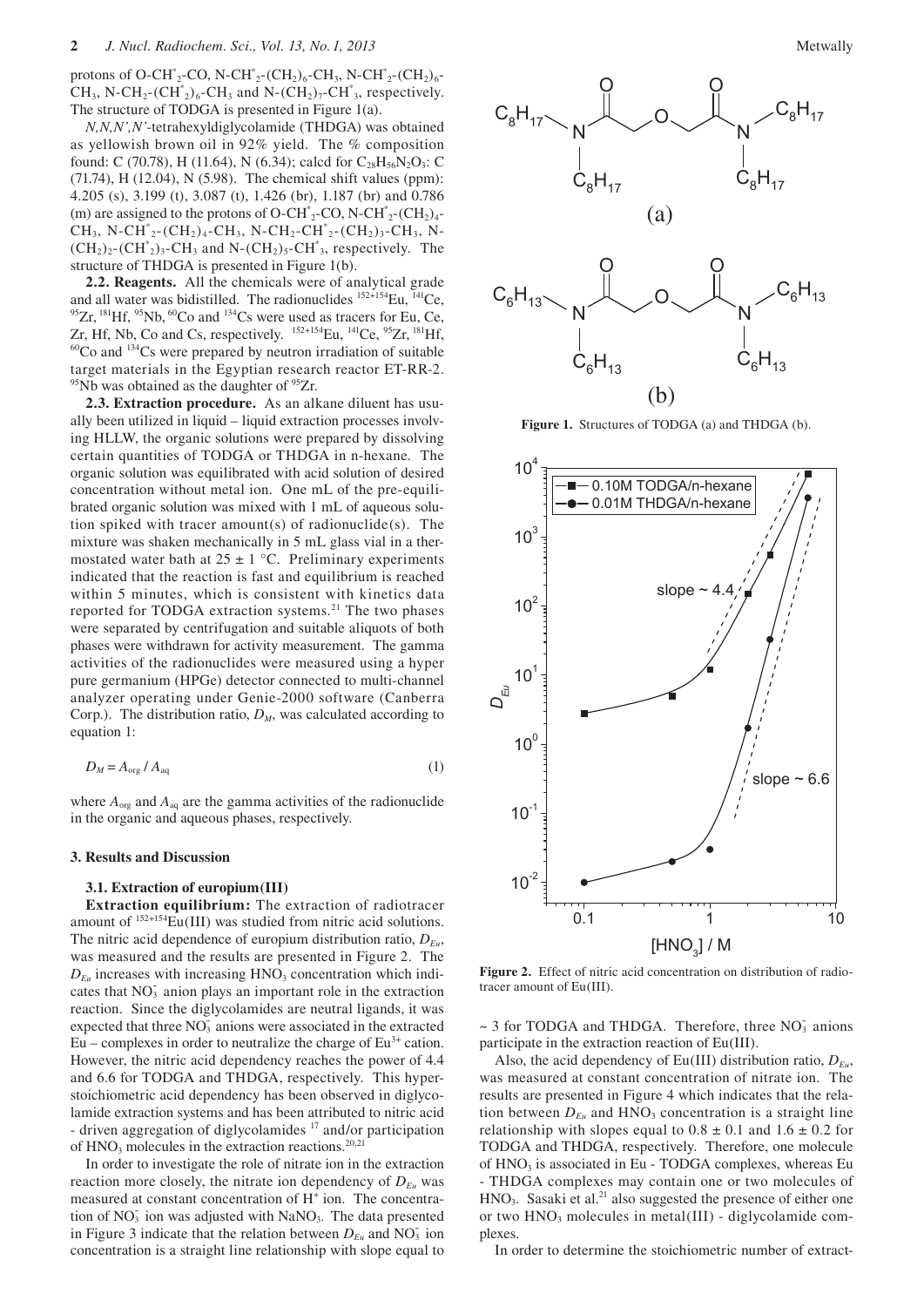

**Figure 3.** Effect of nitrate ion concentration on distribution of radiotracer amount of  $Eu(III)$ ;  $[HNO<sub>3</sub>] = 0.1M$ .



**Figure 4.** Effect of nitric acid concentration on distribution of radiotracer amount of Eu(III);  $[(H,Na)NO<sub>3</sub>] = 3M$ .

ant molecules participating in the extraction reaction, the dependence of europium distribution ratio, *DEu*, on extractant concentration was investigated. The values of  $D_{Eu}$  were plotted against extractant concentration ([TODGA] and [THDGA]) in Figure 5. Straight lines were obtained with slopes equal to 2.8 ± 0.1. Therefore, three molecules of extractant (TODGA or THDGA) participate in the extraction reaction. Based on the previous results, the most predominant extraction reactions of Eu(III) could be represented by equations 2-4:

$$
Eu^{3+}{}_{(aq)} + 3 \text{ TODGA}{}_{(org)} + 3 \text{ NO}_3{}_{(aq)} + \text{HNO}_3{}_{(aq)} \implies
$$
  
Eu(TODGA)<sub>3</sub>(NO<sub>3</sub>)<sub>3</sub>(HNO<sub>3</sub>)<sub>(org)</sub> (2)

$$
Eu^{3+}{}_{(aq)} + 3 THDGA{}_{(org)} + 3 NO3 (aq) + HNO3 (aq) \rightleftharpoons
$$
  
Eu(THDGA)<sub>3</sub>(NO<sub>3</sub>)<sub>3</sub>(HNO<sub>3</sub>)<sub>(org)</sub> (3)

$$
\text{Eu}^{3+}_{\text{(aq)}} + 3 \text{ THDGA}_{\text{(org)}} + 3 \text{ NO}_{3 \text{ (aq)}} + 2 \text{ HNO}_{3 \text{ (aq)}} \rightleftharpoons \\ \text{Eu}(\text{THDGA})_{3}(\text{NO}_{3})_{3}(\text{HNO}_{3})_{2 \text{ (org)}} \quad (4)
$$

As described above, the proposed Eu - complexes contain 3 molecules of tridentate diglycolamide,  $3 \text{ NO}_3^-$  anions and  $1 \sim 2$ molecules of  $HNO<sub>3</sub>$ . Since  $Eu<sup>3+</sup>$  cation, with coordination number of 8 or 9, cannot accommodate all these ligands, it appears



**Figure 5.** Effect of diglycolamide concentration on distribution of radiotracer amount of Eu(III).

that some of these ligands reside in the outer coordination sphere of  $Eu^{3+}$  cation.<sup>19-21</sup>

The equilibrium concentration constant of the extraction reaction 2,  $K_2$ , is expressed as follows:

$$
K_2 = \frac{[Eu(TODGA)_3(NO_3)_3(HNO_3)]}{[Eu^{3+}] [TODGA]^3 [NO_3]^3 [HNO_3]}
$$

The distribution ratio of  $Eu^{3+}$ ,  $D_{Eu}$ , is defined by

$$
D_{Eu} = \frac{[Eu(TODGA)_3(NO_3)_3(HNO_3)]}{[Eu^{3+}]}
$$

Hence,

$$
K_2 = \frac{D_{Eu}}{[\text{TODGA}]^3 [\text{NO}_3]^3 [\text{HNO}_3]}
$$
 (5)

Similarly, the equilibrium concentration constant of the extraction reaction 4, *K4*, is expressed as:

$$
K_4 = \frac{[Eu(THDGA)_3(NO_3)_3(HNO_3)_2]}{[Eu^{3+}]\,[THDGA]^3\,[NO_3]^3\,[HNO_3]^2}
$$

The distribution ratio of  $Eu^{3+}$ ,  $D_{Eu}$ , is defined by

$$
D_{Eu} = \frac{[Eu(THDGA)_3(NO_3)_3(HNO_3)_2]}{[Eu^{3+}]}
$$

Hence,

$$
K_4 = \frac{D_{Eu}}{[\text{THDGA}]^3 [\text{NO}_3]^3 [\text{HNO}_3]^2}
$$
 (6)

**Thermodynamic Parameters:** The extraction of Eu(III) with TODGA and THDGA was studied at different temperatures (30 – 50 °C). The equilibrium constants of reactions 2 and 4 were calculated using equations 5 and 6. The obtained values of ln *K* and the corresponding values of standard deviation (σ) are presented in Table 1. The values of ln*K* are plotted against 1/*T* in Figure 6. The data were fit with linear regres-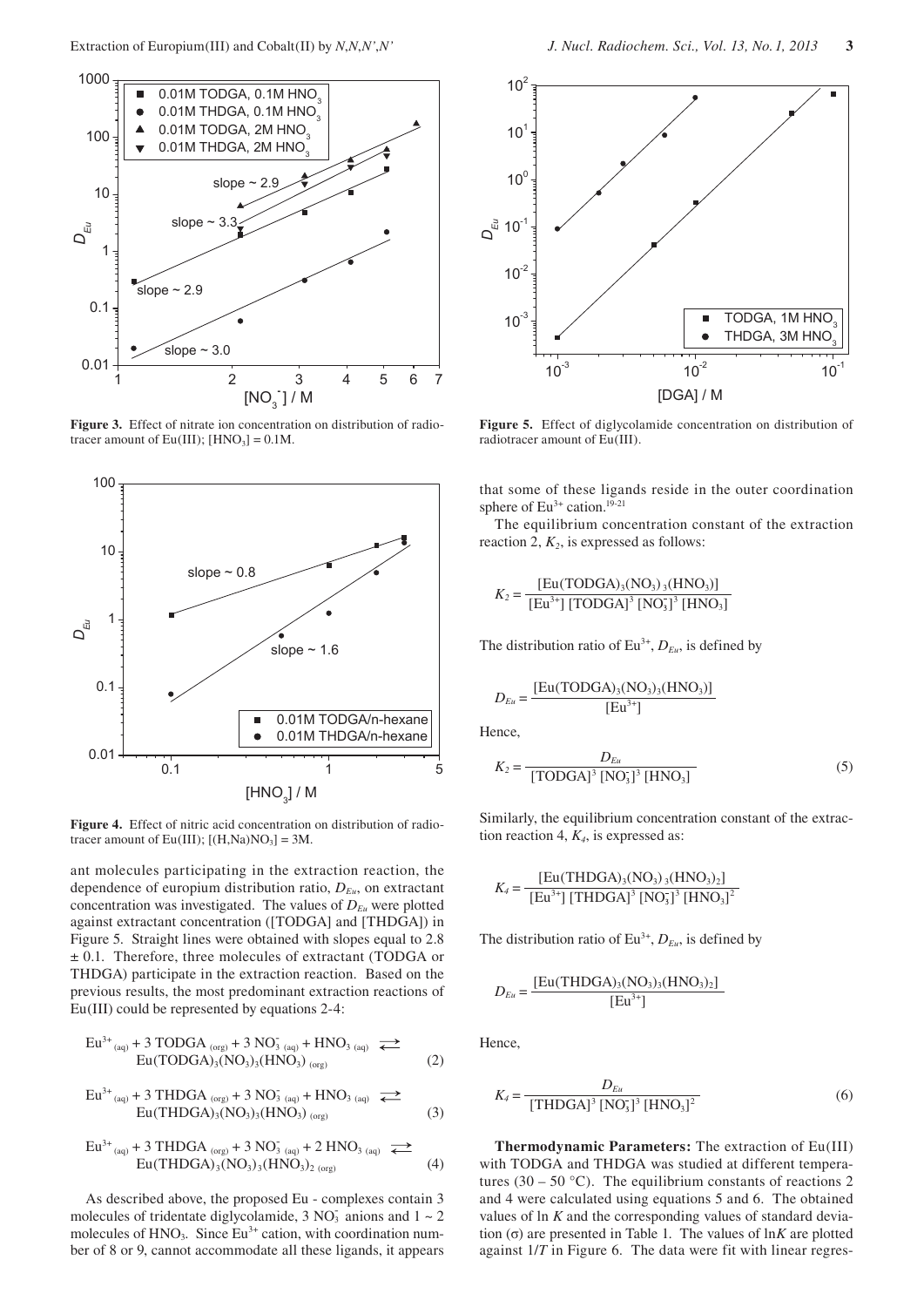**TABLE 1: Equilibrium constants of Eu(III) extraction reactions and standard deviation values**

| Temperature | $Eu(III)$ -TODGA-HNO <sub>3</sub> |      |           | $Eu(III)$ -THDGA-HNO <sub>3</sub> |  |
|-------------|-----------------------------------|------|-----------|-----------------------------------|--|
| (K)         | $\ln K_2$                         | σ    | $\ln K_4$ | σ                                 |  |
| 303         | 14.92                             | 0.19 | 12.01     | 0.30                              |  |
| 308         | 14.73                             | 0.21 | 11.53     | 0.29                              |  |
| 313         | 14.42                             | 0.22 | 11.26     | 0.34                              |  |
| 318         | 14.04                             | 0.19 | 10.45     | 0.40                              |  |
| 323         | 13.68                             | 0.27 | 10.63     | 0.37                              |  |



**Figure 6.** Effect of temperature on distribution of radiotracer amount of Eu(III).

sion to calculate the enthalpy and entropy of the extraction process according to van't Hoff equation 7:

$$
\ln K = -\frac{\Delta H}{R} \left[ \frac{1}{T} \right] + \frac{\Delta S}{R}
$$
 (7)

where *T* is absolute temperature and *R* is the general gas constant.

The calculated values of the thermodynamic parameters are given in Table 2. The obtained results indicate that the extraction processes are exothermic and driven by the relatively large and negative enthalpy. On the other hand, the extraction processes are disfavored by the negative entropy, resulting from combining the metal ion with extractant molecules, associated anions and acid molecules to form highly ordered extracted complexes in the organic phase. These results are consistent with those previously reported for diglycolamide extraction systems.<sup>29,30</sup>

# **3.2. Extraction of cobalt(II)**

The extraction of radiotracer amount of  ${}^{60}Co(II)$  with TODGA was studied from hydrochloric acid solutions. The hydrochloric acid dependence of Co(II) distribution is shown in Figure 7. The distribution ratio of  $Co(II)$ ,  $D_{Co}$ , is low and does not show much change up to 1M HCl. Beyond 1M HCl, *DCo* increases with increasing HCl concentration up to 8M HCl.



**Figure 7.** Effect of hydrochloric acid concentration on distribution of radiotracer amount of  $Co(II)$ ; [TODGA] = 0.1M.

The relation between  $D_{Co}$  and HCl concentration could be represented in the later range by a straight line with slope equal to  $2.8 \pm 0.4$ . Therefore, it is suggested that three chloride anions participate in the extraction reaction.

The chloride ion dependence of Co(II) distribution ratio was measured at constant concentration of H<sup>+</sup> ion. The concentration of chloride ion was adjusted with LiCl. The data are presented in Figure 8. The relation between  $D_{Co}$  and chloride ion concentration is a straight line relationship with slope equal to  $3.1 \pm 0.1$ , which confirms the suggestion that three chloride anions participate in the extraction reaction.

Figure 9 represents the extraction of Co(II) from aqueous solutions containing various concentrations of H<sup>+</sup> ion. The concentration of chloride ion was kept constant using LiCl. The distribution ratio of  $Co(II)$ ,  $D_{Co}$ , increases with increasing H<sup>+</sup> ion concentration. Beyond 2M H<sup>+</sup>, the relation could be represented by a straight line with slope equal to  $0.9 \pm 0.1$ . Therefore, one hydrogen ion participates in the extraction reaction of Co(II).

The distribution ratio of  $Co(II)$ ,  $D_{Co}$ , was measured as a

**TABLE 2: Thermodynamic parameters for extraction of Eu(III) with TODGA and THDGA**

| System                            | $K(25\text{ °C})$             | $\Delta H$ (kJ/mol) | $\Delta S$ (J/K.mol) | $\Delta G$ (kJ/mol) |
|-----------------------------------|-------------------------------|---------------------|----------------------|---------------------|
| $Eu(III)$ -TODGA-HNO <sub>3</sub> | $(4.6 \pm 0.9) \times 10^{6}$ | $-49.6 \pm 1.3$     | $-39.1 + 4.3$        | $-38.0 \pm 0.5$     |
| $Eu(III)$ -THDGA-HNO <sub>3</sub> | $(2.5 \pm 0.7) \times 10^5$   | $-62.5 \pm 2.1$     | $-106.6 \pm 6.7$     | $-30.8 \pm 0.8$     |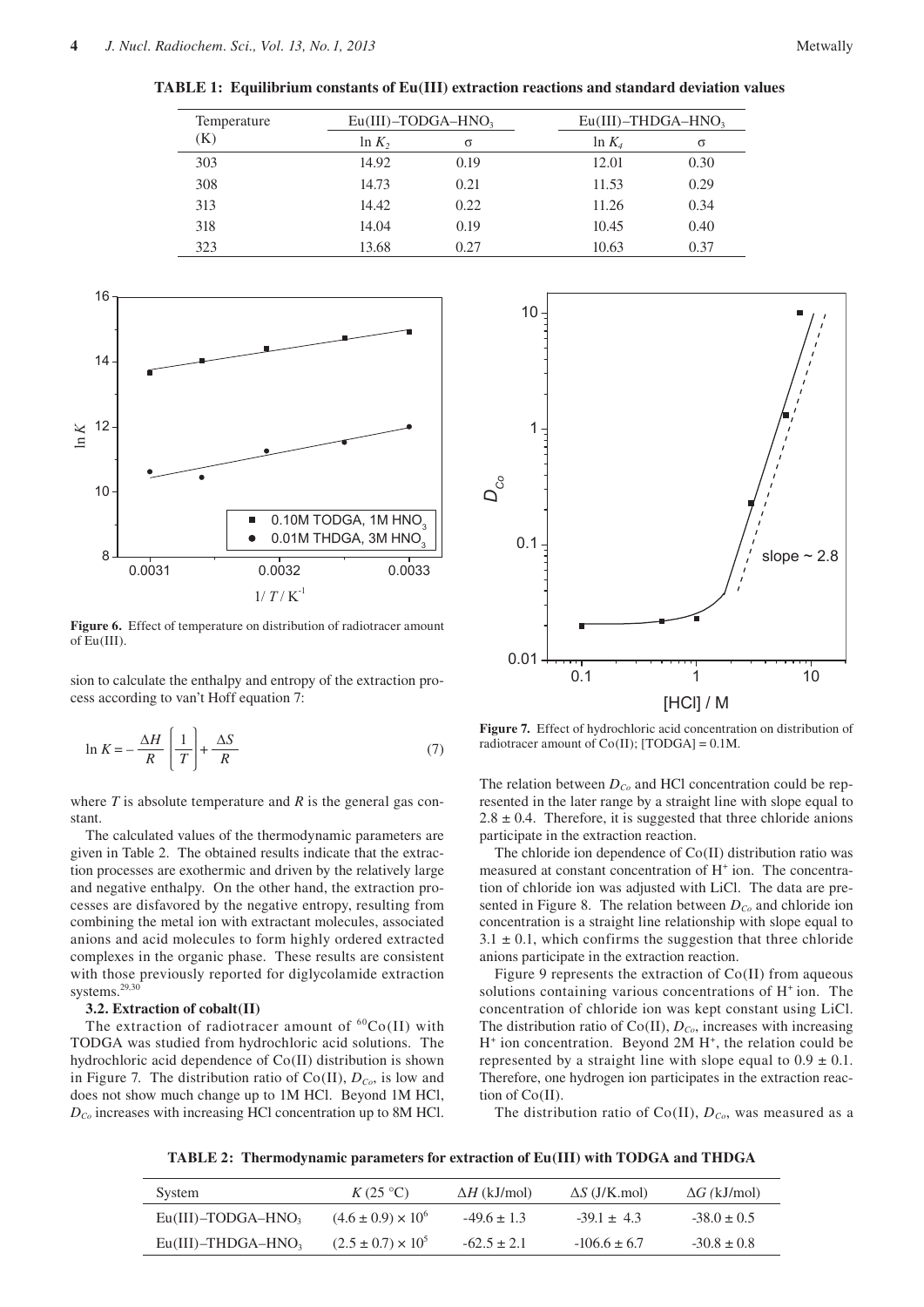

**Figure 8.** Effect of chloride ion concentration on distribution of radiotracer amount of  $Co(II)$ ; [HCl] = 0.2M, [TODGA] = 0.1M.



**Figure 9.** Effect of hydrogen ion concentration on distribution of radiotracer amount of  $Co(II)$ ;  $[(H,Li)Cl] = 6M$ ,  $[TODGA] = 0.1M$ .

function of TODGA concentration in the organic phase. Figure 10 shows that the relation between  $D_{Co}$  and TODGA concentration is a straight line relationship with slope equal to  $0.7 \pm 0.1$ which indicates that almost one molecule of TODGA participates in the extraction reaction. Therefore, the most predominant extraction reaction of Co(II) could be represented by equation 8:

$$
Co^{2+}_{(aq)} + TODGA_{(org)} + 3 CI_{(aq)} + H^{+}_{(aq)} \rightleftharpoons
$$
  
Co(TODGA)Cl<sub>2</sub>(HCl)<sub>(org)</sub> (8)

Finally, the extraction of Co(II) with TODGA was studied at different temperatures (20  $\sim$  50 °C). It was found that the extraction reaction is nearly temperature independent in the studied range of temperature.



**Figure 10.** Effect of TODGA concentration on distribution of radiotracer amount of  $Co(II)$ ; [HCl] = 8M.



Figure 11. Effect of HNO<sub>3</sub> concentration on distribution of radiotracer amounts of Eu(III), Ce(III), Zr(IV), Hf(IV), Nb(V), Co(II) and Cs(I) with 0.1M TODGA/n-hexane solution.

**Separation of Eu<sup>3+</sup> with TODGA:** *N,N,N',N'*-tetraoctyldiglycolamide (TODGA) has been examined for the separation of europium and some selected elements. Europium was selected as a representative of trivalent f–elements. The other selected elements are those that could be present in matrices of nuclear waste. Figures 11 and 12 show the distribution ratios of tracer amounts of  $^{152+154}$ Eu,  $^{141}$ Ce,  $^{95}Zr$ ,  $^{181}$ Hf,  $^{95}Nb$ ,  $^{60}Co$  and  $^{134}Cs$  with TODGA/n-hexane solution as a function of nitric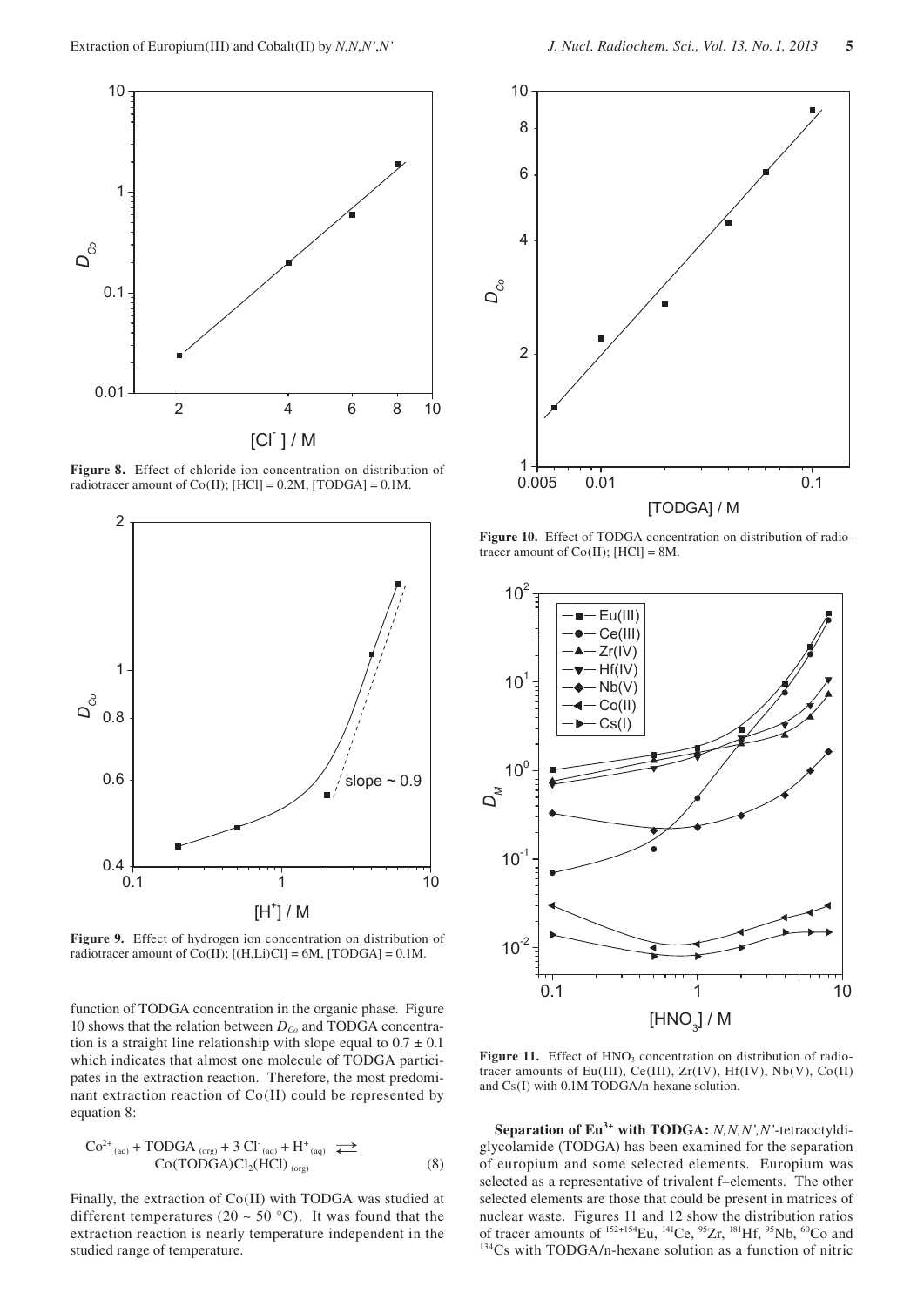

**Figure 12.** Effect of HCl concentration on distribution of radiotracer amounts of Eu(III), Ce(III), Zr(IV), Hf(IV), Nb(V), Co(II) and Cs(I) with 0.1M TODGA/n-hexane solution.

and hydrochloric acid concentrations, respectively. Figure 11 indicates that Eu(III) and Ce(III) are extracted quite well from concentrated nitric acid solutions. The extraction of Zr(IV),  $Hf(IV)$  and  $Nb(V)$  is intermediate and that of  $Co(II)$  and  $Cs(I)$ is insignificant. Generally, the order of extractability at  $\geq 3M$  $HNO<sub>3</sub>$  is  $M(III) > M(IV) > M(V) >> M(II) \sim M(I)$ . In addition, it can be observed that the values of  $D_{Eu}$  in Fig. 11 are lower than those in Fig. 2 which is probably due to competition between Eu(III) ion and other metal ions for the extractant molecules. This competition is more significant at higher  $HNO<sub>3</sub>$  concentrations where Ce(III),  $Zr(IV)$  and Hf(IV) are highly extractable.

Figure 12 indicates that the extraction of Eu(III), Ce(III) and Co(II) from hydrochloric acid solutions is low till 2M HCl and then increases drastically up to 8M HCl. Except for Co(II), the extraction of the studied metal ions from hydrochloric acid solutions is generally lower than that from nitric acid solutions.

The separation factors of Eu(III) were calculated from nitric and hydrochloric acid media. The values are given in Tables 3 and 4. It is concluded that with adjustment of acid concentration, Eu(III) can be separated from Zr(IV), Nb(V), Co(II) and  $Cs(I)$  in both  $HNO<sub>3</sub>$  and  $HCl$  media.

#### **4. Conclusion**

*N,N,N',N'*-tetraoctyldiglycolamide (TODGA) and *N,N,N',N'*-tetrahexyldiglycolamide (THDGA) show effective extraction of Eu(III) from nitric acid solutions. However, TODGA is preferred to THDGA because TODGA has higher lipophilicity than THDGA. The structures of the extracted Eucomplexes are suggested to be  $Eu(TODGA)_{3}(NO_{3})_{3}(HNO_{3}),$  $Eu(THDGA)_{3}(NO_{3})_{3}(HNO_{3})$  and  $Eu(THDGA)_{3}(NO_{3})_{3}(HNO_{3})_{2}$ . The extraction reactions of Eu(III) are exothermic processes driven by the relatively large and negative enthalpy and disfavored by the negative entropy. By acidity adjustment, TODGA could potentially be used for separation of  $Eu(III)$  from  $Nb(V)$ ,

**TABLE 3: Separation factors of Eu(III) in the extraction**  system: 0.1M TODGA/n-hexane – HNO<sub>3</sub>

| $[HNO_3]$<br>(M) | $D_{F_u}/D_{Z_r}$ | $D_{Eu}$ / $D_{Nb}$ | $D_{Eu}/D_{Co}$ | $D_{Eu}/D_{Cs}$ |
|------------------|-------------------|---------------------|-----------------|-----------------|
| 0.1              | 1.3               | 3.1                 | 34              | 73              |
| 0.5              | 1.2               | 7.1                 | 150             | 188             |
| 1                | 1.1               | 7.8                 | 164             | 225             |
| 2                | 1.5               | 9.4                 | 193             | 290             |
| 4                | 3.8               | 18                  | 437             | 641             |
| 6                | 6.3               | 25                  | 1002            | 1670            |
| 8                | 8.3               | 37                  | 2000            | 4000            |

**TABLE 4: Separation factors of Eu(III) in the extraction system: 0.1M TODGA/n-hexane – HCl**

| [HC]<br>(M)                   | $D_{Eu}/D_{Zr}$ | $D_{Eu}$ / $D_{Nb}$ | $D_{Eu}/D_{Co}$ | $D_{Eu}/D_{Cs}$ |
|-------------------------------|-----------------|---------------------|-----------------|-----------------|
| 0.1                           | 0.13            | 0.33                | 6.0             | 15              |
| 0.5                           | 0.07            | 0.33                | 2.7             | 7.5             |
| 1                             | 0.09            | 0.27                | 3.0             | 6.7             |
| $\mathfrak{D}_{\mathfrak{p}}$ | 0.1             | 0.27                | 4.4             | 8.0             |
| 4                             | 1.2             | 2.8                 | 29              | 69              |
| 6                             | 11.0            | 11.0                | 23              | 845             |
| 8                             | 9.5             | 4.6                 | 3.2             | 864             |

 $Zr(IV)$ ,  $Co(II)$  and  $Cs(I)$  in nitric and hydrochloric acid solutions. Generally, the order of metal ions extractability from concentrated nitric acid solution is  $M(III) > M(IV) > M(V)$  $M(II) \sim M(I)$  and the extractabilities are generally higher from nitric acid solutions than hydrochloric acid solutions. TODGA also shows effective extraction of Co(II) from concentrated hydrochloric acid solutions and the structure of the extracted complex is suggested to be  $Co(TODGA)Cl_2(HCl)$ .

# **References**

- (1) J. N. Mathur, M. S. Murali, and K. L. Nash, Solv. Extr. Ion Exch. **19**, 357 (2001).
- (2) Status and Trends in Spent Fuel Reprocessing, IAEA-TECDOC-1103, IAEA, Vienna, 1999.
- (3) L. H. Baetsle, IAEA Bull. **34**, 32 (1992).
- (4) C. Cuillerdier, C. Musikas, P. Hoel,L. Nigond, and X. Vitart, Sep. Sci. Technol. **26**, 1229 (1991).
- (5) C. Cuillerdier, C. Musikas, and L. Nigond, Sep. Sci. Technol. **28**, 155 (1993).
- (6) L. Spjuth, J. O. Liljenzin, M. J. Hudson, M. G. B. Drew, P. B. Iveson, and C. Madic, Solv. Extr. Ion Exch. **18**, 1 (2000).
- (7) E. A. Mowafy and H. F. Aly, Solv. Extr. Ion Exch. **20**, 177 (2002).
- (8) G. J. Lumetta, B. M. Rapko, B. P. Hay, P. A. Garza, J. E. Hutchison, and R. D. Gilbertson, Solv. Extr. Ion Exch. **21**, 29 (2003).
- (9) H. Narita, T. Yaita, and S. Tachimori, Solv. Extr. Ion Exch. **22**, 135 (2004).
- (10) Y. Sasaki and G. R. Choppin, Anal. Sci. **12**, 225 (1996).
- (11) Y. Sasaki and G. R. Choppin, J. Radioanal. Nucl. Chem. **207**, 383 (1996).
- (12) H. Narita, T. Yaita, K. Tamura, and S. Tachimori, Radiochim. Acta **81**, 223 (1998).
- (13) Y. Sasaki and G.R. Choppin, J. Radioanal. Nucl. Chem. **246**, 267 (2000).
- (14) E. Metwally, A. Sh. Saleh, S. M. Abdel-Wahaab, and H. A.